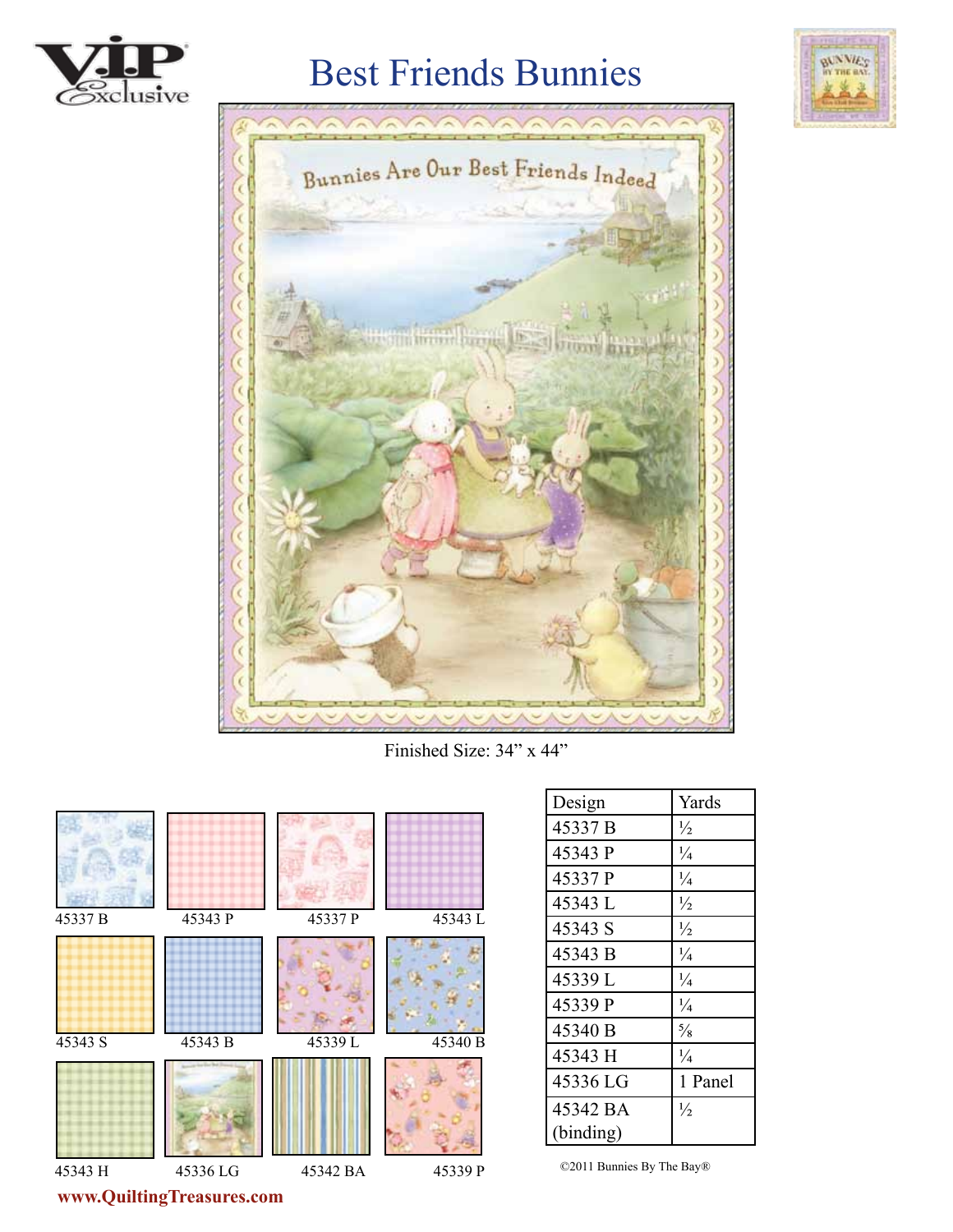# Best Friends Bunnies

## **Best Friends Bunnies Quilt**

Designed by Vicki Niro Skill Level: Beginner Finished Block Size: 10" x 10" and 5" x 5" Number of Blocks: 6 each size

This is a reversible baby quilt. The panel image is on one side and the pieced blocks are on the opposite side.

# **CUTTING**

### $WOF = width of fabric$

#### **45337P—pink scene**

• Cut (1) strip 5**⅞**" x WOF; subcut strip into (4) 5**⅞**" squares

### **45337B—blue scene**

• Cut (3) strips 5**½**" x WOF; subcut strips into (18) 5**½**" squares

# **45342BA—stripe**

• Make 168" of 2**½**"-wide bias binding

#### **45343S—yellow gingham**

• Cut (1) strip 3**⅜**" x WOF; subcut strip into (4) 3**⅜**" squares

• Cut (1) strip 5**⅞**" x WOF; subcut (4) 5**⅞**" squares

### **45343H—green gingham**

• Cut (1) strip 3**⅜**" x WOF; subcut strip into (6) 3**⅜**" squares.

### **45343P—pink gingham**

• Cut (1) strip 3**⅜**" x WOF; subcut strip into (4) 3**⅜**" squares

• Cut (1) strip 5**⅞**" x WOF; subcut (4) 5**⅞**" squares **45343L—purple gingham**

• Cut (1) strip 3**⅜**" x WOF; subcut strip into (6) 3**⅜**" squares

• Cut (1) strip 5**⅞**" x WOF; subcut (4) 5**⅞**" squares **45343B—blue gingham**

• Cut (1) strip 3**⅜**" x WOF; subcut strip into (4) 3**⅜**" squares

### **45339L—purple bunny**

• Cut (1) strip 5**⅞**" x WOF; subcut strip into (4) 5**⅞**" squares

## **45339P—pink bunny**

• Cut (1) strip 5**⅞**" x WOF; subcut strip into (4) 5**⅞**" squares

# **45340B—blue puppy**

• Cut (4) strips 5" x 40**½**" strips.

### **45336LG - Best Friends Bunnies panel**

• Trim panel to 34**½**" x 44**½**", centering image. NOTE: Part of seam allowance is within selvage of panel.

### **INSTRUCTIONS**

**Note:** All seams are sewn with a **¼**" seam allowance. Press seams toward the darker fabric unless otherwise directed.

### **Completing the Blocks**

**1.** Draw a diagonal line from corner to corner on the wrong side of each 3**⅜**" purple and green gingham square and on the 5**⅞**" purple and pink bunny and pink scene squares.

![](_page_1_Picture_35.jpeg)

**2.** Referring to the block drawings, select two each 3**⅜**" purple and pink gingham squares. Place one marked purple gingham square right sides together with the one pink gingham square. Referring to the drawing, stitch **¼**" on each side of the marked line; cut apart on the marked line and press open to make two triangle units. Repeat with the remaining squares to make a total of four matching triangle units.

**3.** Join two of the matching triangle units to make a row; press. Repeat to make a second row. Join the rows to complete one pink/purple block.

![](_page_1_Picture_38.jpeg)

**4.** Repeat steps 1–3 with the remaining squares to make one small  $(5" \times 5"$  finished size) block each purple/yellow, purple/blue, green/blue, green/yellow and green/pink combinations referring to the drawings.